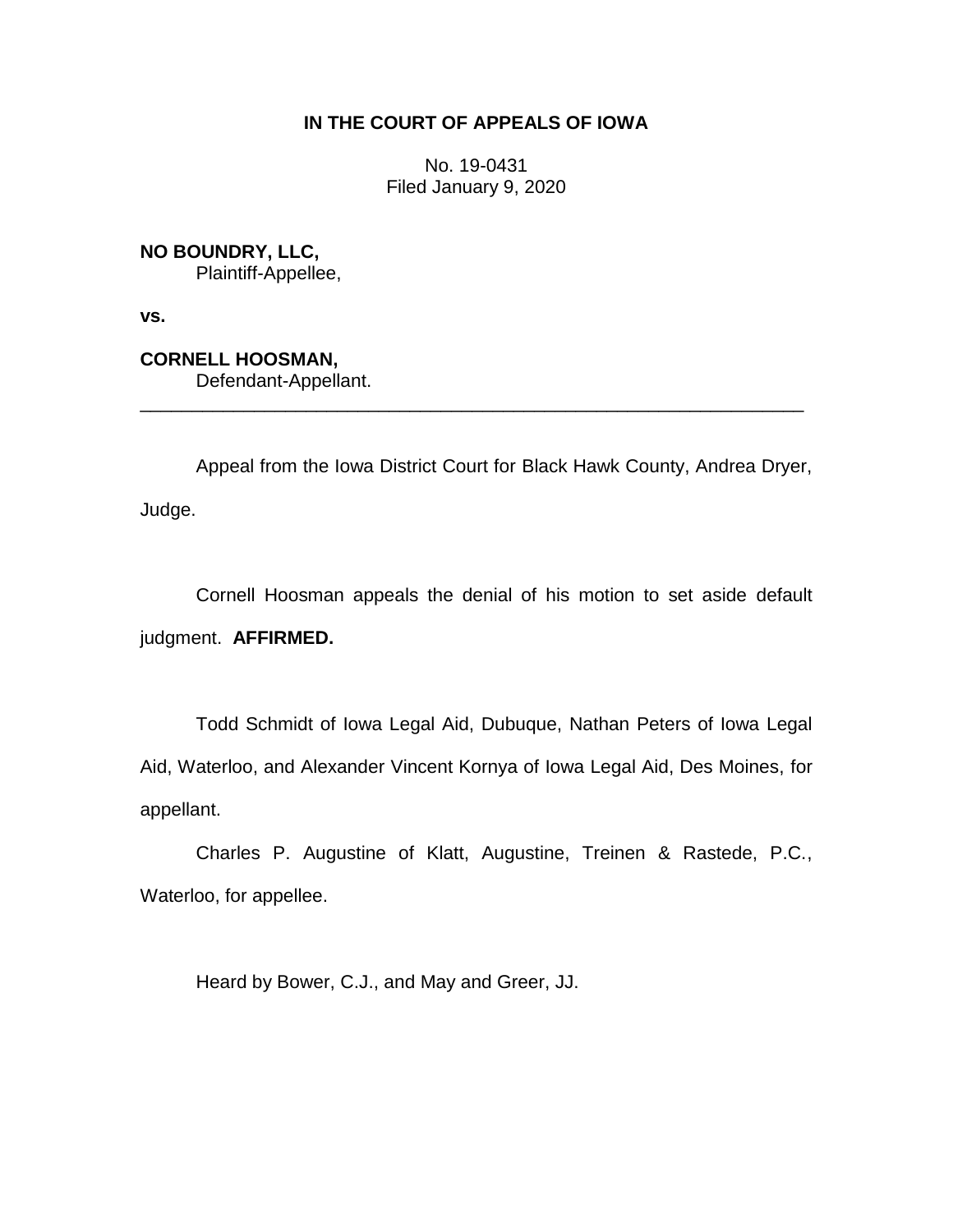# **MAY, Judge.**

 $\overline{a}$ 

Cornell Hoosman appeals from the district court's denial of his motion to set aside a default judgment. We affirm.

#### **I. Facts and Prior Proceedings**

Hoosman owned the property described as the west thirty feet of lot eleven in Shilliam's Second Subdivision, Waterloo, Black Hawk County, Iowa. But Hoosman failed to pay the property taxes. In 2016, an entity named Wago 131 purchased the property at a public sale. In 2018, Wago 131 assigned the certificate of sale, its rights, and deed to the property to No Boundry, LLC.

On January 14, 2019, No Boundry commenced this action to recover the property from Hoosman pursuant to Iowa Code chapter 646 (2019). Hoosman was served two days later. On February 6, No Boundry mailed Hoosman its Notice of Intent to File Written Application for Default Judgment. But he never filed an answer or counterclaim.

No Boundry then filed its application for default judgment. The court entered default judgment and issued a Writ of Removal and Possession.

Twenty-one days later, Hoosman filed a motion to set aside the default judgment and stay the writ. $1$  Hoosman claimed he was legally disabled. Therefore, he claimed, his right of redemption under Iowa Code section 447.7(2) remains for one year following removal of his disability. Moreover, he contended, Iowa Rule of Civil Procedure 1.211 prohibited entry of judgment against him because he was "a party . . . adjudged incompetent." As support, Hoosman submitted a

 $1$  Hoosman filed an application for an injunction the day before. The district court denied the application.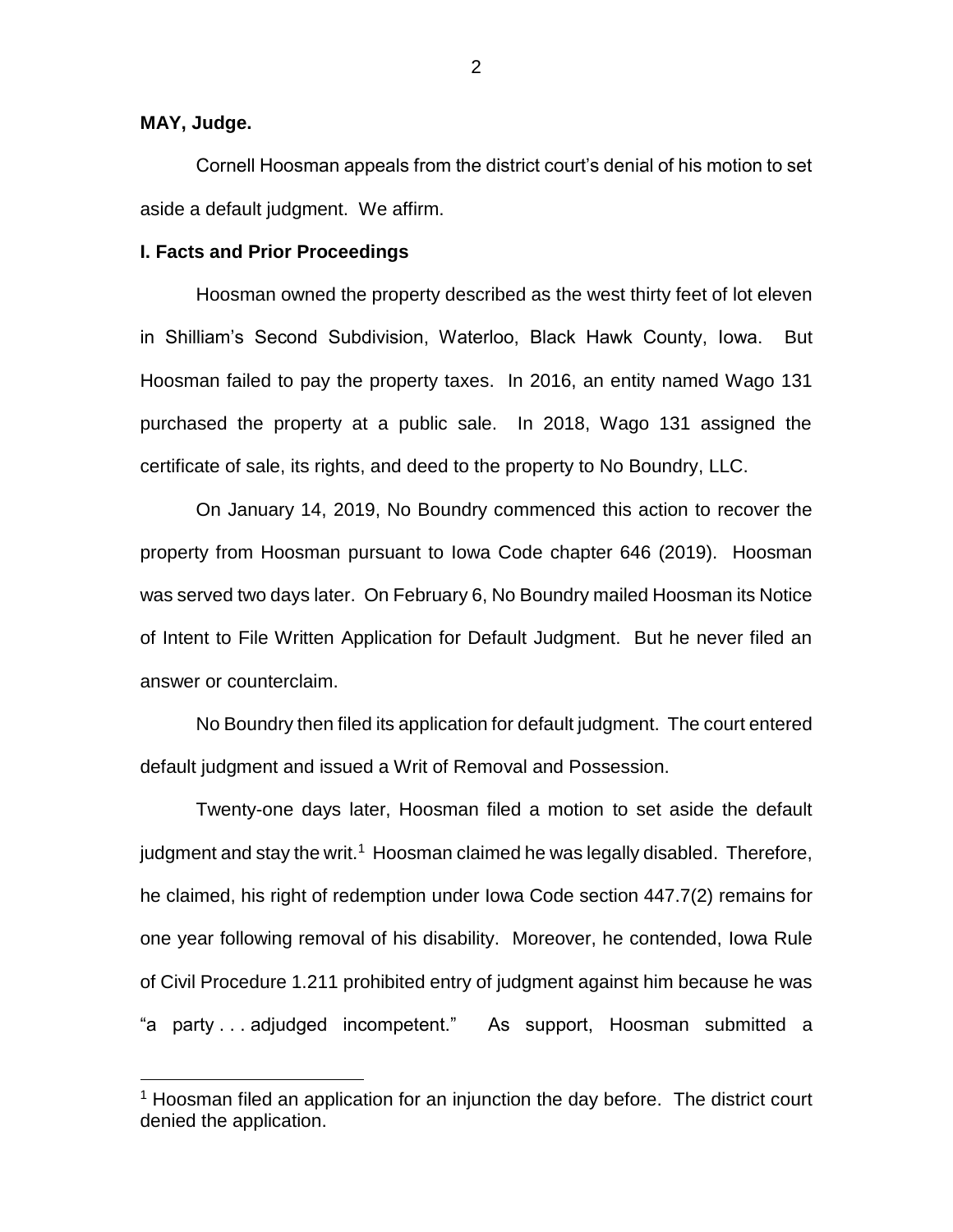competency evaluation from May 2013. The competency evaluator, a licensed psychologist, opined Hoosman was not competent to stand trial in two criminal cases.

But nothing in the record shows that any court has ever found Hoosman incompetent. And nothing in the record shows Hoosman was impaired in 2019, when he was served with process but failed to timely respond.

Hoosman's motion came before the district court in an unrecorded hearing. The court denied Hoosman's motion. This appeal followed.

## **II. Standard of Review**

"We vest district courts with broad discretion in ruling on a motion to set aside a default. We reverse such a ruling only if this discretion is abused." *Cent. Nat'l Ins. Co. of Omaha v. Ins. Co. of N. Am.*, 513 N.W.2d 750, 753 (Iowa 1994). "We resolve all doubts in favor of setting aside a default judgment, as we prefer 'to allow a determination of controversies on their merits rather than on the basis of nonprejudicial inadvertence or mistake.'" *Beal v. Crowder*, No.16-0246, 2017 WL 361997, at \*4 (Iowa Ct. App. Jan. 25, 2017) (quoting *Brandenburg v. Feterl Mfg. Co.*, 603 N.W.2d 580, 584 (Iowa 1999)).

### **III. Discussion**

#### **A. Motion to Set Aside Default**

Iowa Rule of Civil Procedure 1.977 states: "On motion and for good cause shown, . . . the court may set aside a default . . . for mistake, inadvertence, surprise, excusable neglect or unavoidable casualty." Good cause is established by proving one of these enumerated exceptions. *Brandenburg*, 603 N.W.2d at 584.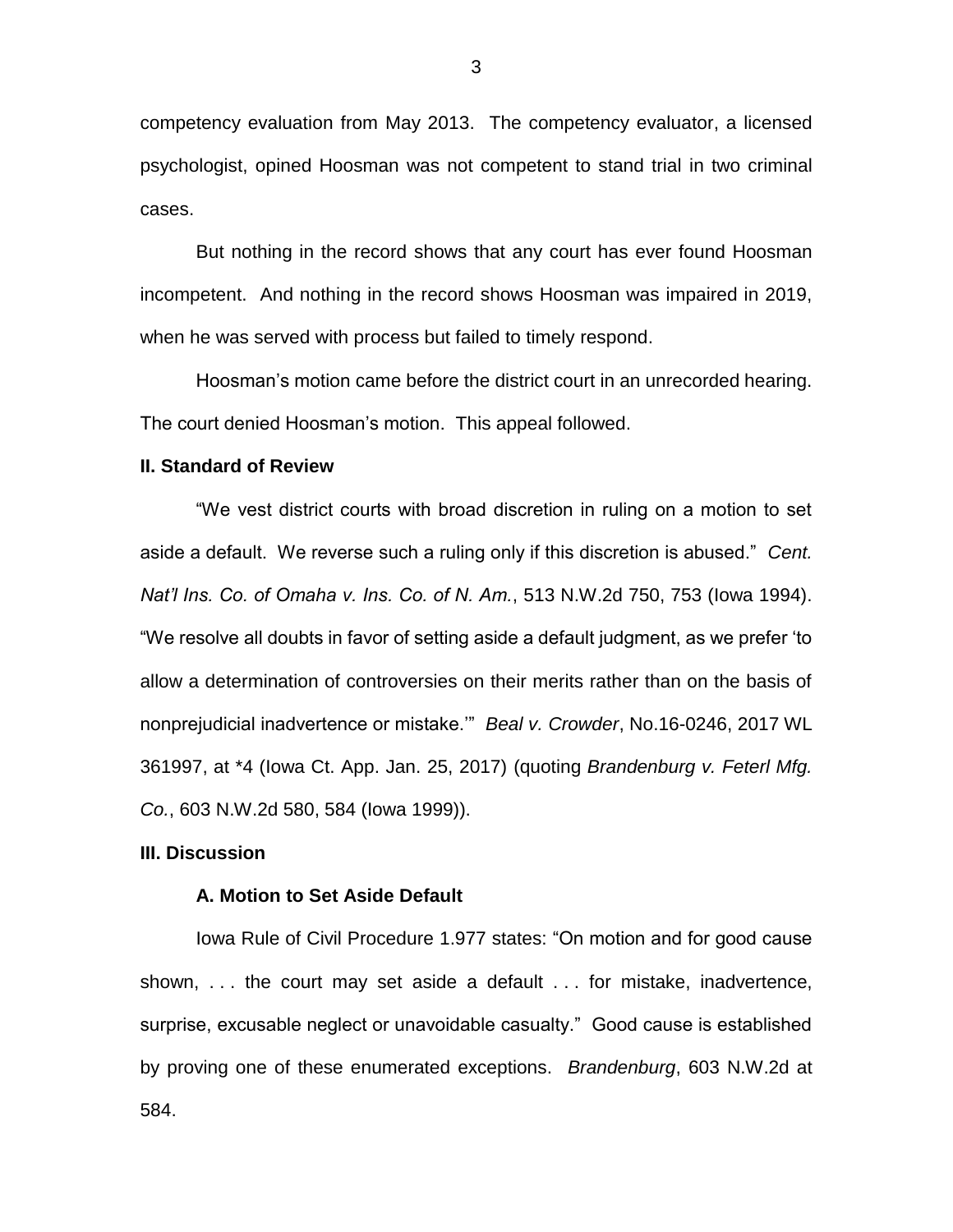Hoosman does not explicitly identify which exception he relies upon. But he discusses the test used for "excusable neglect." It involves consideration of four factors:

First, did the defaulting party actually intend to defend? Whether the party moved promptly to set aside the default is significant on this point. Second, does the defaulting party assert a claim or defense in good faith? Third, did the defaulting party willfully ignore or defy the rules of procedure or was the default simply the result of a mistake? Last, whether relief is warranted should not depend on who made the mistake.

*Cent. Nat'l Ins. Co. of Omaha*, 513 N.W.2d at 756.

With respect to the first factor, Hoosman contends he intended to defend

himself but was unable to do so without counsel due to his mental disability. He

claims he moved to set aside as soon as he secured counsel. But the record

contains no explanation for his delay.

The focus of Hoosman's argument, though, is the second factor—whether

he has a good faith claim or defense. Hoosman purports to have a right to redeem

the property under Iowa Code section 447.7. It provides, in relevant part:

2. a. If a parcel of a person with a legal disability is sold at tax sale and the county treasurer has delivered the treasurer's deed, the person with the legal disability or the person's legal representative may redeem the parcel at any time prior to one year after the legal disability is removed by bringing an equitable action for redemption in the district court of the county where the parcel is located, unless the action is required to be brought sooner in time by operation of subsection 3 or 4.

. . . . 3. If a person with a legal disability remains in possession of the parcel after the recording of the treasurer's deed, and if the person claiming under the tax title properly commences an action to remove the person from possession, the person with a legal disability shall forfeit any rights of redemption that the person may have under this section, unless either of the following actions is timely filed by or on behalf of the person: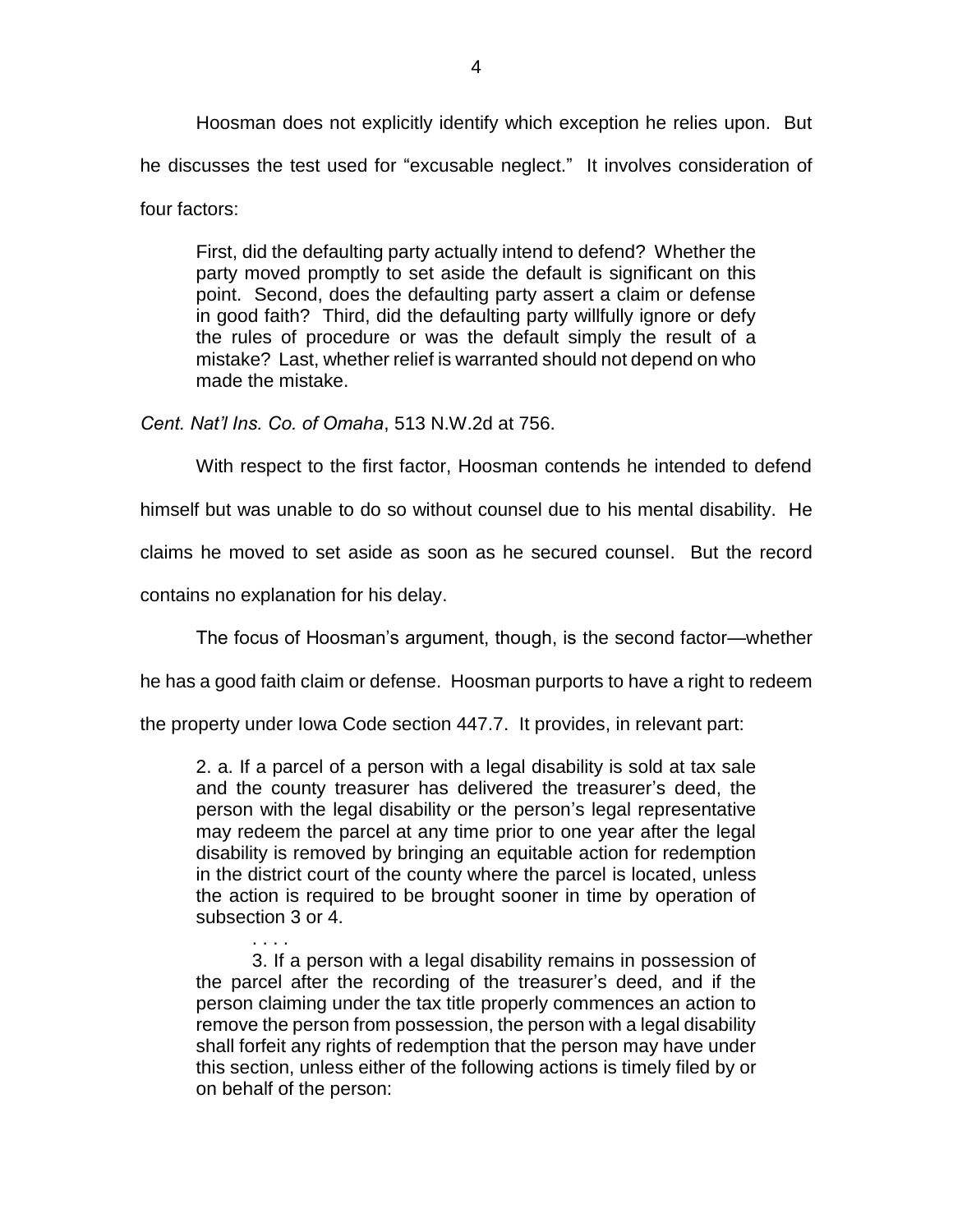a. A counterclaim in the removal action asserting the redemption rights under subsection 2 of the person with a legal disability.

b. A separate action under subsection 2. Such action shall be filed within thirty days after the person with a legal disability and the person's legal representative were served with original notice in the removal action.

Hoosman focuses on section 447.7(2), which provides legally disabled persons with a right to redeem "at any time prior to one year after the legal disability is removed by bringing an equitable action for redemption . . . unless the action is required to be brought sooner in time by operation of subsection 3 or 4." No Boundry counters that section 447.7(2) is inapplicable because it requires the filing of a separate equitable action.

In our view, section 447.7(3)(a) defeats No Boundry's argument. It expressly permitted Hoosman to assert his redemption rights by filing a "counterclaim" to No Boundry's removal action.

At the same time, it appears subsection 447.7(3) is also fatal to Hoosman's claim. Under it, Hoosman's right of redemption was forfeited unless he "timely" responded to No Boundry's action by (a) filing a "counterclaim in the removal action asserting his redemption rights," or (b) filing a "separate action" to assert his redemption rights "within thirty days" after being served "with original notice in the removal action." Hoosman did neither. So it appears Hoosman's redemption rights are forfeited.

Moreover, even if section 447.7(3) did not extinguish Hoosman's alleged right of redemption, there is a more fundamental problem: Hoosman provides limited support to show he is a person with a "legal disability" who may invoke section 447.7's protections. *See* Iowa Code § 447.7(2)(b) ("[T]the person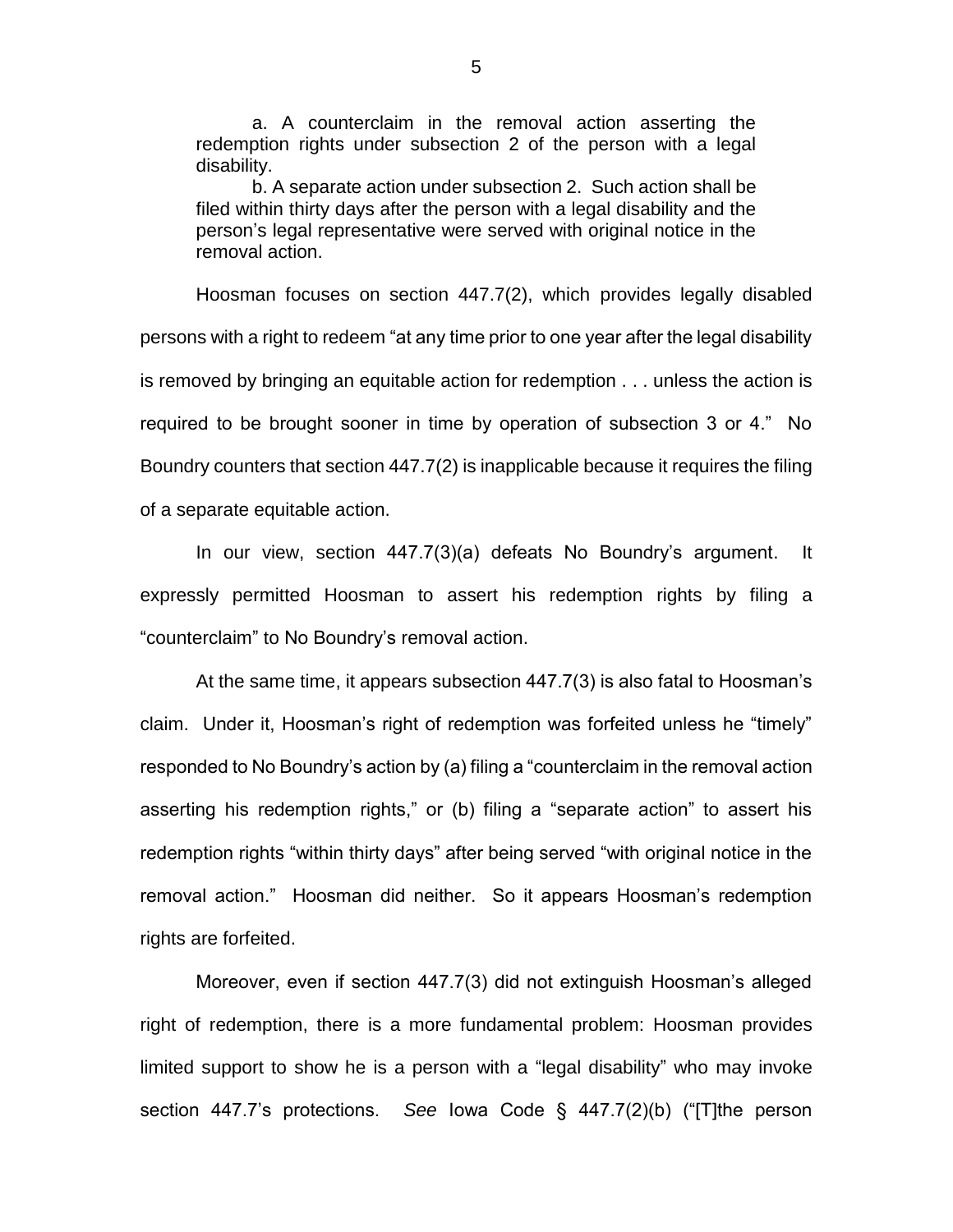maintaining the action shall prove to the court that the owner of the parcel is a person with a legal disability entitled to redeem prior to the delivery of the treasurer's deed."). Section 445.1(6) defines "person with a legal disability" as "a minor or a person of unsound mind." So, because Hoosman is an adult, he must show he is a "person of unsound mind." As support, Hoosman only provided the court with a copy of a six-year-old competency evaluation related to past criminal proceedings. This does not show Hoosman is currently of unsound mind.

We conclude Hoosman has not shown section 447.7(2) applied to him. Moreover, if Hoosman did enjoy a right of redemption under section 447.7(2), it was extinguished pursuant to section 447.7(3). So we conclude he does not have a good faith claim or defense to assert. The second factor in the excusable neglect analysis does not support reversal.

As to the third factor, Hoosman asserts there is nothing to suggest his inaction resulted from him willfully ignoring or defying the rules of civil procedure. When a person willfully defies or ignores the rules, their conduct "goes beyond negligent or careless conduct." *Brandenburg*, 603 N.W.2d at 585. Rather, their conduct demonstrates "a deliberate intention to ignore, and resist any adherence to, the rules of procedure." *Id.*

Hoosman contends his purported disability prevented him from understanding the rules. And he could not ignore or resist rules he could not understand. As No Boundry points out, though, Hoosman also contends he "has been trying to defend himself in this action for many months." This demonstrates he was aware of what was going on and chose not to participate in this proceeding.

6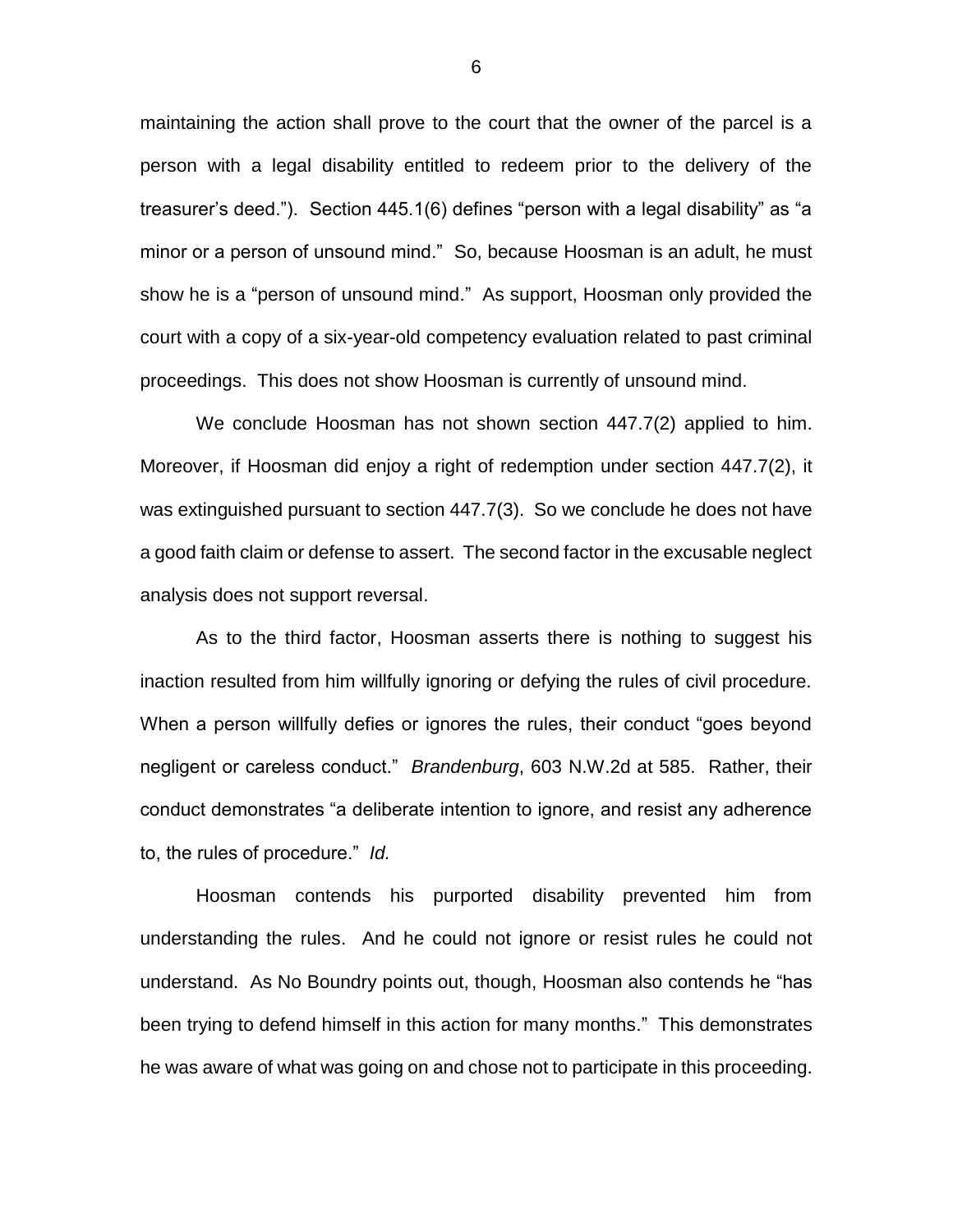And it would seem to show "a deliberate intention to ignore" or resistance to the rules of civil procedure.

Finally, we recognize the final factor ensures we do not view Hoosman's inaction more severely than had the inaction stemmed from his counsel or some other party. *See id.* at 585–86.

After consideration of the four factors, we cannot conclude Hoosman demonstrated "good cause" for purposes of Rule 1.977. The district court did not abuse its discretion in denying his motion to set aside the default judgment.

# **B. Applicability of Iowa Rules of Civil Procedure 1.211 and 1.212**

Hoosman also argues the judgment must be set aside because the district

court did not appoint a guardian ad litem prior to entering a default judgment.

Hoosman relies on Iowa Rule of Civil Procedure 1.211 and 1.212. Rule 1.211

states:

No judgment without a defense shall be entered against a party then a minor, or confined in a penitentiary, reformatory or any state hospital for the mentally ill, or one adjudged incompetent, or whose physician certifies to the court that the party appears to be mentally incapable of conducting a defense. Such defense shall be by guardian ad litem; but the conservator (and if there is no conservator, the guardian) of a ward or the attorney appearing for a competent party may defend unless the proceeding was brought by or on behalf of such fiduciary or unless the court supersedes such fiduciary by a guardian ad litem appointed in the ward's interest.

Rule 1.212 states:

If a party served with original notice appears to be subject to rule 1.211, the court may appoint a guardian ad litem for the party, or substitute another, in the ward's interest. Application for such appointment or substitution may be by the ward, if competent, or a minor over 14 years old; otherwise by the party's conservator or guardian or, if none, by any friend or any party to the action.